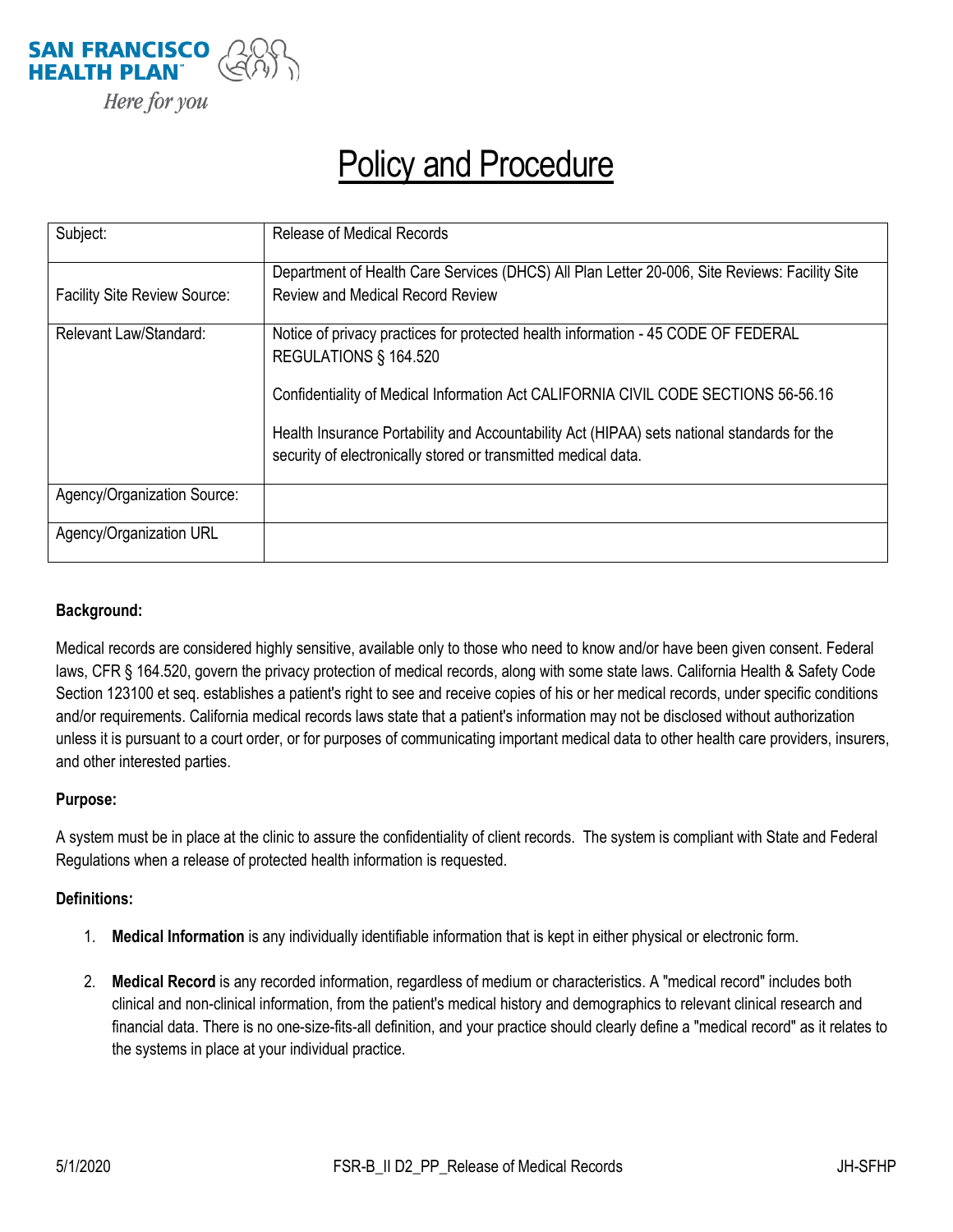#### **Procedure:** For detailed information, se[e www.mbc.gov](http://www.mbc.gov/) or [https://www.mbc.ca.gov/Consumers/Access\\_Records.aspx](https://www.mbc.ca.gov/Consumers/Access_Records.aspx)

- 1. Parties required to comply with the Medical Information Act include heath care providers, health care service plan providers (insurers), pharmaceutical companies, and any other entities involved in handling sensitive medical data.
- 2. Ensure the security of electronically stored or transmitted medical data according to the federal Health Insurance Portability and Accountability Act (HIPAA)
- 3. A primary care provider must permit the patient to view his or her records during business hours within five working days after receipt of the written request.
- 4. A valid authorization to release protected health information includes:
	- a) Identity verification such as a driver's license.
	- b) A description of the information to be used or disclosed.
	- c) The name of the person or organization authorized to disclose the information.
	- d) The name of the person or organization that the information is to be disclosed.
	- e) Signature of the person authorized to release the information.

The material in this document is a knowledge-sharing tool provided by the FSR team to enhance compliance with Facility Site Review requirements. All content is for informational purposes and may be used and/or modified according to site-specific practices. Ensure appropriate review and approval by site management prior to adoption.